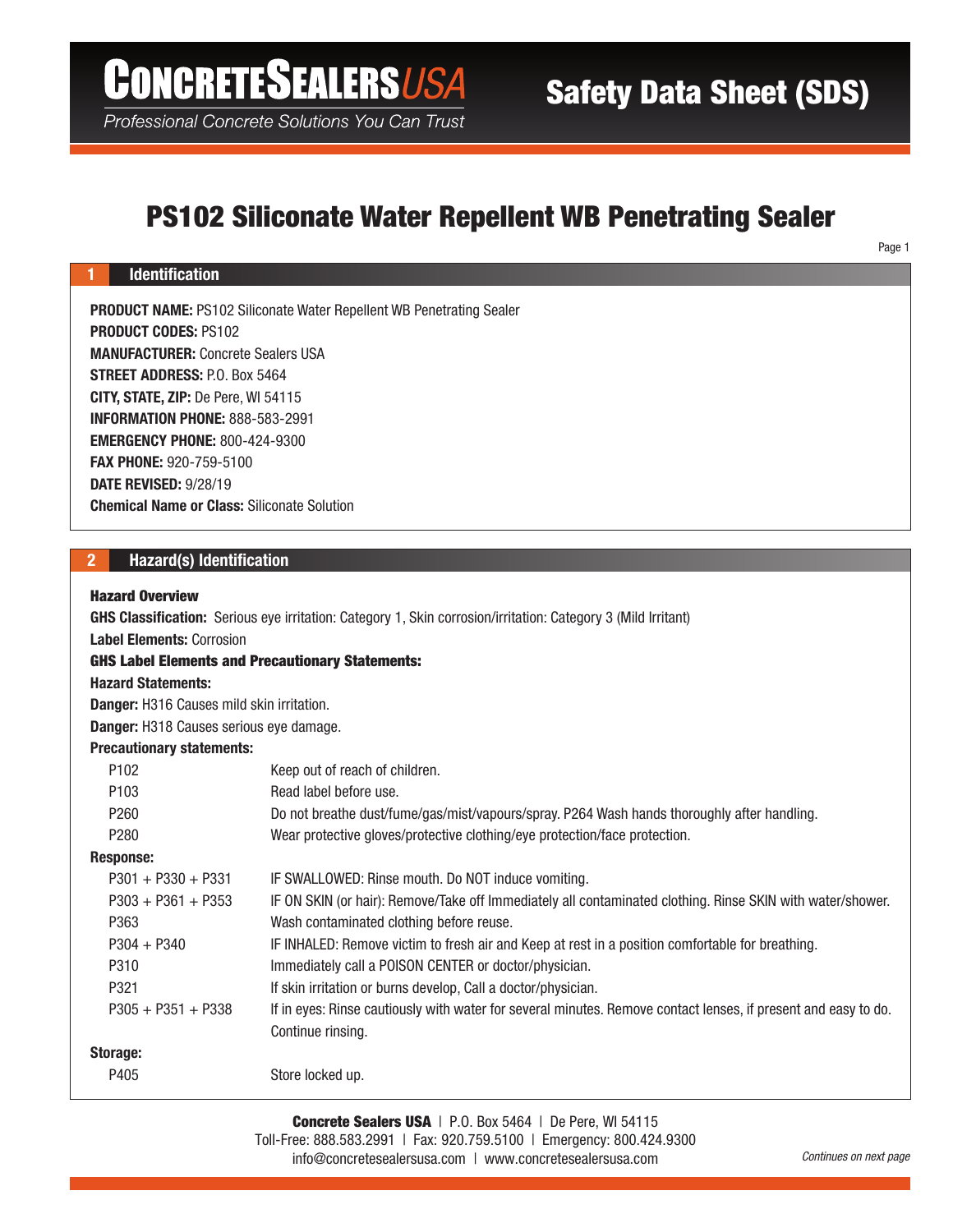# PS102 Siliconate Water Repellent WB Penetrating Sealer

| <b>PS102 Siliconate Water Repellent WB Penetrating Sealer</b>                                                          |                                                                                                                      |                 |                                         |                  |                 |  |  |  |
|------------------------------------------------------------------------------------------------------------------------|----------------------------------------------------------------------------------------------------------------------|-----------------|-----------------------------------------|------------------|-----------------|--|--|--|
|                                                                                                                        |                                                                                                                      |                 |                                         |                  | Page 2          |  |  |  |
| <b>Hazard(s) Identification (Continued)</b><br>$\overline{2}$                                                          |                                                                                                                      |                 |                                         |                  |                 |  |  |  |
| <b>Disposal:</b>                                                                                                       |                                                                                                                      |                 |                                         |                  |                 |  |  |  |
| P501<br>laws.                                                                                                          | Dispose of contents/container to a waste disposal facility in accordance with local, state, federal or international |                 |                                         |                  |                 |  |  |  |
| <b>HMIS HAZARD CLASSIFICATION</b>                                                                                      |                                                                                                                      |                 |                                         |                  |                 |  |  |  |
| <b>HEALTH: 2</b><br><b>FLAMMABILITY: 1</b>                                                                             | <b>REACTIVITY: 0</b>                                                                                                 |                 | <b>PERSONAL PROTECTIVE EQUIPMENT: G</b> |                  |                 |  |  |  |
| <b>POTENTIAL HEALTH EFFECTS</b>                                                                                        |                                                                                                                      |                 |                                         |                  |                 |  |  |  |
| <b>EYES: DIRECT CONTACT CAN BURN EYES AND CAUSE POSSIBLE PERMANENT INJURY.</b>                                         |                                                                                                                      |                 |                                         |                  |                 |  |  |  |
|                                                                                                                        | <b>SKIN: CONTACT WITH SKIN CAN CAUSE BURNS OR IRRITATION.</b>                                                        |                 |                                         |                  |                 |  |  |  |
| <b>INGESTION:</b> CAN CAUSE BURNS TO THE MOUTH, THROAT OR DIGESTIVE SYSTEM IF SWALLOWED.                               |                                                                                                                      |                 |                                         |                  |                 |  |  |  |
|                                                                                                                        | INHALATION: MIST MAY SERIOUSLY IRRITATE NOSE, THROAT, AND LUNGS DEPENDING ON CONCENTRATION AND DURATION OF EXPOSURE. |                 |                                         |                  |                 |  |  |  |
| HEALTH HAZARDS (ACUTE AND CHRONIC): CONTACT CAN CAUSE BURNS TO EYES OR SKIN. CONTACT CAN CAUSE IRRITATION.             |                                                                                                                      |                 |                                         |                  |                 |  |  |  |
| <b>MEDICAL CONDITIONS GENERALLY AGGRAVATED BY EXPOSURE: NONE KNOWN.</b>                                                |                                                                                                                      |                 |                                         |                  |                 |  |  |  |
| <b>CARCINOGENICITY</b>                                                                                                 |                                                                                                                      |                 |                                         |                  |                 |  |  |  |
| <b>OSHA: NO</b><br>NTP: N()<br><b>IARC: NO</b>                                                                         |                                                                                                                      |                 |                                         |                  |                 |  |  |  |
| NO COMPONENTS OF THIS PRODUCT ARE LISTED AS CARCINOGENS.                                                               |                                                                                                                      |                 |                                         |                  |                 |  |  |  |
|                                                                                                                        |                                                                                                                      |                 |                                         |                  |                 |  |  |  |
| <b>Composition / Information on Ingredients</b><br>3                                                                   |                                                                                                                      |                 |                                         |                  |                 |  |  |  |
| <b>INGREDIENT</b>                                                                                                      | CAS NO.                                                                                                              | <b>OSHA PEL</b> | <b>ACGIH TLV</b>                        | <b>OSHA STEL</b> | <b>WEIGHT %</b> |  |  |  |
| POTASSIUM METHYL SILICONATE/RESIN                                                                                      | 31795-24-1                                                                                                           | <b>NONE</b>     | <b>NONE</b>                             | <b>NONE</b>      | $7.5 - 20$      |  |  |  |
|                                                                                                                        |                                                                                                                      |                 |                                         |                  |                 |  |  |  |
| SECTION 3 NOTES: No toxic chemical(s) subject to reporting requirements of section 313 of Title III and of 40 CFR 372. |                                                                                                                      |                 |                                         |                  |                 |  |  |  |
| Note: Ingredients listed without percentages, the percentages are considered a trade secret.                           |                                                                                                                      |                 |                                         |                  |                 |  |  |  |
|                                                                                                                        |                                                                                                                      |                 |                                         |                  |                 |  |  |  |
| <b>First-Aid Measures</b><br>4                                                                                         |                                                                                                                      |                 |                                         |                  |                 |  |  |  |
|                                                                                                                        |                                                                                                                      |                 |                                         |                  |                 |  |  |  |
| <b>EYES: IMMEDIATELY FLUSH EYES WITH WATER FOR AT LEAST 15 MINUTES AND SEEK MEDICAL ATTENTION.</b>                     |                                                                                                                      |                 |                                         |                  |                 |  |  |  |
| <b>SKIN:</b> FLUSH SKIN IMMEDIATELY WITH WATER FOR AT LEAST 15 MINUTES AND SEEK MEDICAL ATTENTION IF NECESSARY.        |                                                                                                                      |                 |                                         |                  |                 |  |  |  |
| <b>INGESTION:</b> DO NOT INDUCE VOMITING AND SEEK MEDICAL ATTENTION.                                                   |                                                                                                                      |                 |                                         |                  |                 |  |  |  |
| <b>INHALATION: REMOVE TO FRESH AIR AREA AND RECEIVE MEDICAL ATTENTION IF ILL EFFECTS PERSIST.</b>                      |                                                                                                                      |                 |                                         |                  |                 |  |  |  |
| NOTES TO PHYSICIANS OR FIRST AID PROVIDERS: IN ALL CASES OF EXPOSURE, TREAT ACCORDING TO PERSON'S CONDITION AND        |                                                                                                                      |                 |                                         |                  |                 |  |  |  |
| SPECIFIC EFFECTS OF EXPOSURE.                                                                                          |                                                                                                                      |                 |                                         |                  |                 |  |  |  |
|                                                                                                                        |                                                                                                                      |                 |                                         |                  |                 |  |  |  |
| <b>Fire-Fighting Measures</b><br>5 <sup>5</sup>                                                                        |                                                                                                                      |                 |                                         |                  |                 |  |  |  |
| FLAMMABLE LIMITS IN AIR,                                                                                               | <b>UPPER: N/A</b>                                                                                                    |                 |                                         |                  |                 |  |  |  |
| (% by volume)                                                                                                          | <b>LOWER: N/A</b>                                                                                                    |                 |                                         |                  |                 |  |  |  |
| <b>FLASH POINT: &gt;212 ºF</b>                                                                                         |                                                                                                                      |                 |                                         |                  |                 |  |  |  |
| <b>METHOD USED: SETA FLASH</b>                                                                                         |                                                                                                                      |                 |                                         |                  |                 |  |  |  |
|                                                                                                                        |                                                                                                                      |                 |                                         |                  |                 |  |  |  |
|                                                                                                                        | <b>Concrete Sealers USA</b>   P.O. Box 5464   De Pere, WI 54115                                                      |                 |                                         |                  |                 |  |  |  |

|  | <b>Composition / Information on Ingredients</b> |
|--|-------------------------------------------------|
|--|-------------------------------------------------|

| <b>INGREDIENT</b>                 | <b>CAS NO</b> | <b>OSHA PEL</b> | <b>ACGIH TLV</b> | <b>OSHA STEL</b> | <b>WEIGHT %</b> |
|-----------------------------------|---------------|-----------------|------------------|------------------|-----------------|
| POTASSIUM METHYL SILICONATE/RESIN | 31795-24-1    | <b>NONE</b>     | <b>NONE</b>      | <b>NONE</b>      | $.5 - 20$       |

# 4 First-Aid Measures

# 5 Fire-Fighting Measures

> Concrete Sealers USA | P.O. Box 5464 | De Pere, WI 54115 Toll-Free: 888.583.2991 | Fax: 920.759.5100 | Emergency: 800.424.9300 info@concretesealersusa.com | www.concretesealersusa.com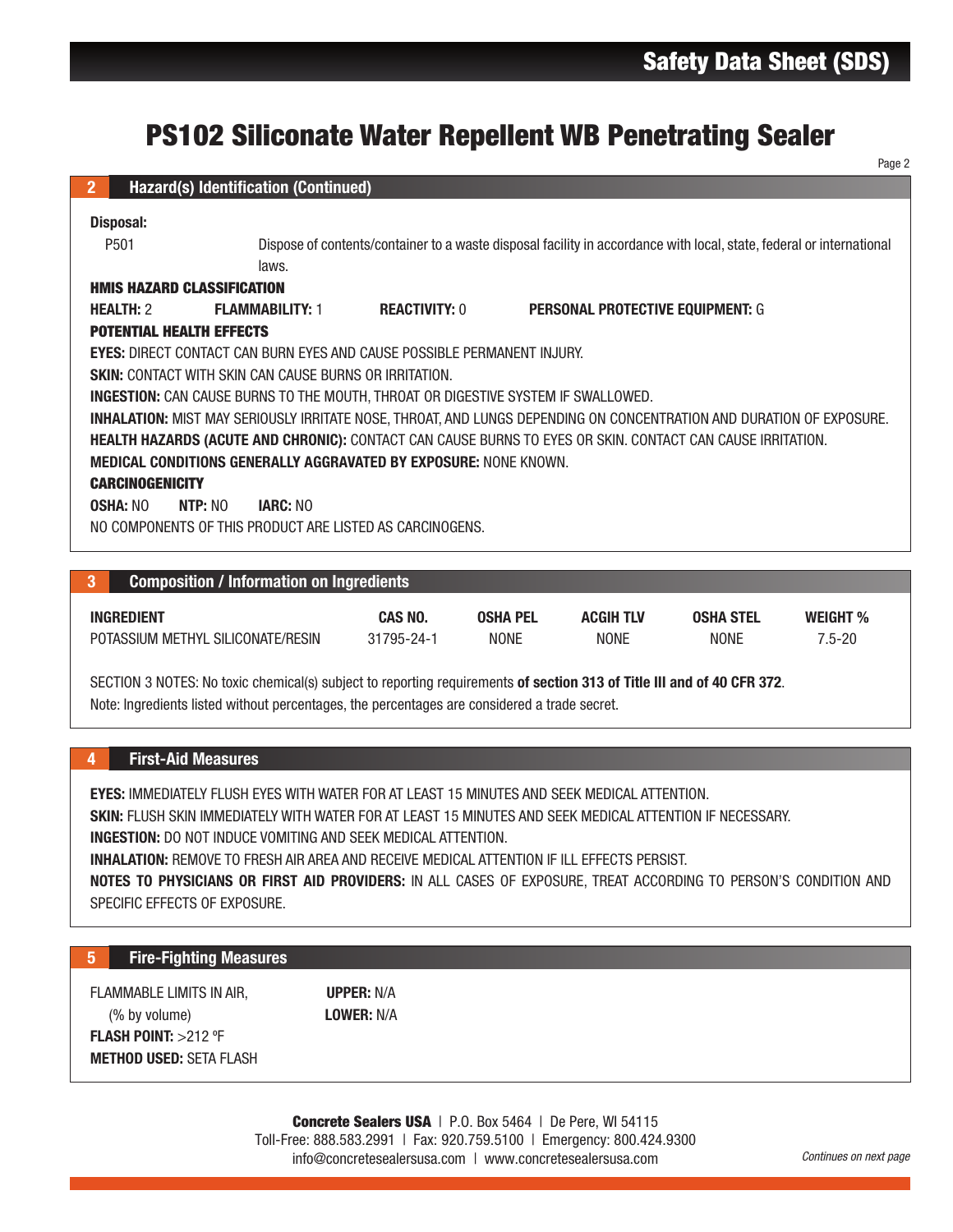Page 3

# PS102 Siliconate Water Repellent WB Penetrating Sealer

### 5 Fire-Fighting Measures (Continued)

EXTINGUISHING MEDIA: FOAM, ALCOHOL FOAM, CO2, DRY CHEMICAL, WATER FOG.

SPECIAL FIRE FIGHTING PROCEDURES: SELF CONTAINED BREATHING APPARATUS AND PROTECTIVE CLOTHING SHOULD BE WORN IN FIGHTING FIRES INVOLVING CHEMICALS.

UNUSUAL FIRE AND EXPLOSION HAZARDS: NONE KNOWN.

### 6 Accidental Release Measures

STEPS TO BE TAKEN IN CASE MATERIAL IS RELEASED OR SPILLED: WEAR THE APPROPRIATE SAFETY EQUIPMENT. DYKE MATERIAL AND TAKE UP REMAINDER WITH ABSORBANT TO SALVAGE CONTAINER.

# 7 Handling and Storage

**Repellent WB Penetrating Sealer Sheet (SPART)**<br>
HEMICAL, WATER FOG.<br>
HEMICAL, WATER FOG.<br>
PILLED: WEAR THE APPROPRIATE SAFETY EQUIPMENT. DYKE MATERIAL TO<br>
PILLED: WEAR THE APPROPRIATE SAFETY EQUIPMENT. DYKE MATERIAL<br>
F.R. PRECAUTIONS TO BE TAKEN IN HANDLING AND STORAGE: WEAR SUITABLE PROTECTIVE CLOTHING TO AVOID CONTACT WITH MATERIAL. WEAR NEOPRENE OR RUBBER GLOVES. WEAR SPLASH GOGGLES WITH SIDE SHIELDS. STORE AWAY FROM HIGH HEAT, CONTACT WITH FLAMES AND/OR SPARKS. KEEP MATERIAL IN SEALED CONTAINERS THAT ARE PROPERLY LABELED. DO NOT ALLOW MATERIAL TO FREEZE. OTHER PRECAUTIONS: USE GENERAL SAFETY PRECAUTIONS WHEN USING THIS MATERIAL. WASH HANDS BEFORE USING TOILET FACILITIES. REMOVE CONTAMINATED CLOTHING PROMPTLY. KEEP OUT OF THE REACH OF CHILDREN.

### 8 Exposure Controls / Personal Protection

RESPIRATORY PROTECTION: USE A SUITABLE (NIOSH APPROVED ORGANIC VAPOR) RESPIRATOR UNLESS ADEQUATE VENTILLATION IS PROVIDED. AVOID THE INHALATION OF ANY MISTS THAT MAY BE GENERATED IN THE APPLICATION PROCESS.

VENTILATION: PROVIDE FOR ADEQUATE GENERAL VENTILATION.

PROTECTIVE GLOVES: IMPERVIOUS GLOVES, NEOPRENE OR RUBBER.

EYE PROTECTION: SPLASH PROOF GOGGLES OR SAFETY GLASSES WITH SIDE SHIELDS.

OTHER PROTECTIVE CLOTHING OR EQUIPMENT: PROVIDE NECESSARY CLOTHING AND SAFETY EQUIPMENT TO PREVENT CONTACT WITH MATERIAL. WORK HYGIENIC PRACTICES: TYPICAL HYGENIC PRACTICES SHOULD BE EMPLOYED TO PREVENT EXPOSURE AND CONTACT TO MATERIAL.

SEE SECTION 3 FOR OCCUPATIONAL EXPOSURE LIMIT VALUES.

# 9 Physical and Chemical Properties

APPEARANCE AND ODOR: TRANSPARENT WHITE LIQUID WITH SLIGHT ODOR BOILING POINT OR RANGE: 0ºF - 212ºF VAPOR DENSITY (AIR = 1): N/A **SPECIFIC GRAVITY (H<sub>2</sub>0 = 1):** 1.1 – 1.3 at 20°C EVAPORATION RATE: Same as Water SOLUBILITY IN WATER: Excellent VOLITILE ORGANIC COMPOUNDS: 8 g/l Odor Threshhold: N/A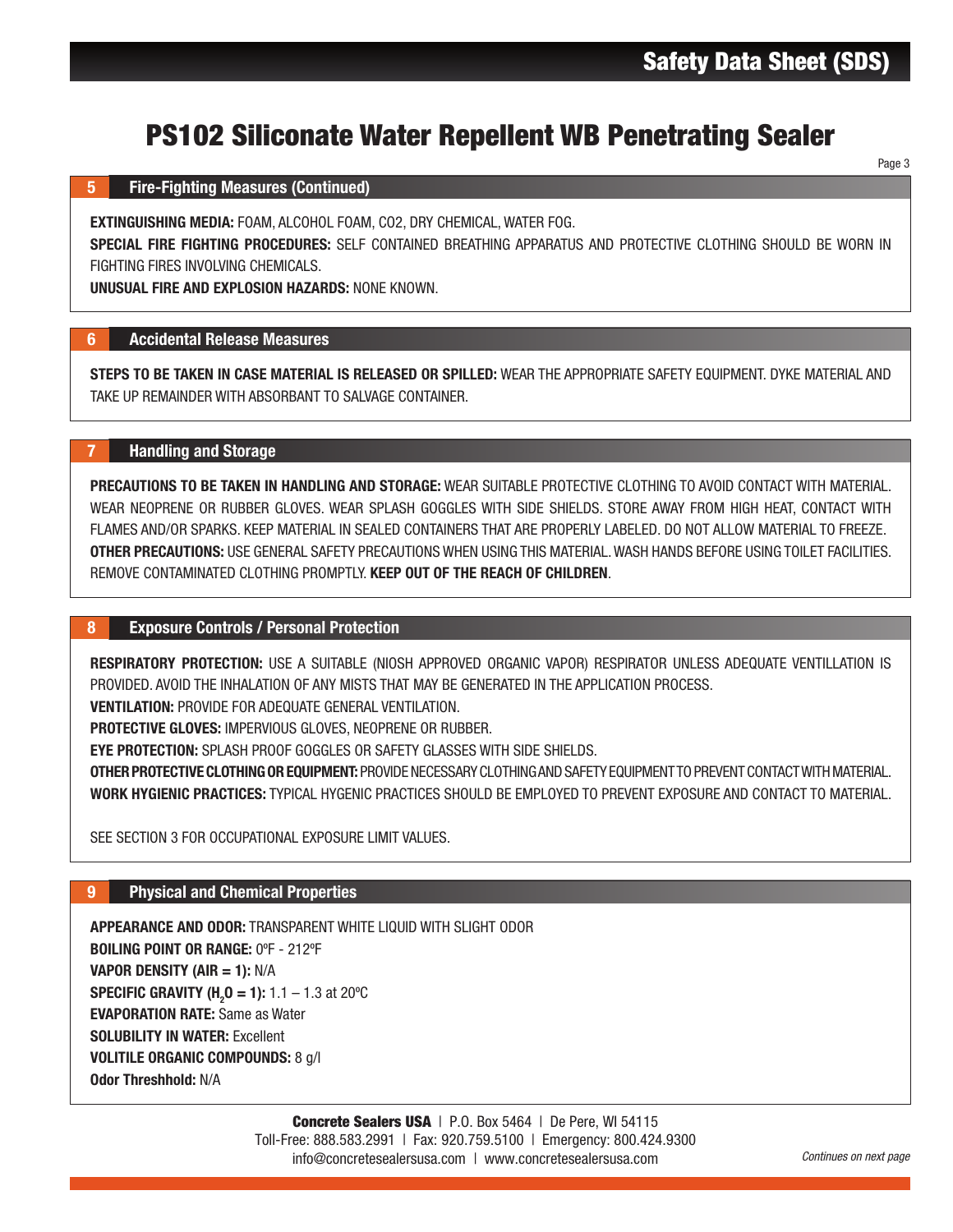Page 4

# PS102 Siliconate Water Repellent WB Penetrating Sealer

# 9 **Physical and Chemical Properties (Continued)**

### pH: 11.5

Melting point/freezing point: N/A Vapor Pressure: 17.5 mm/Hg at 20ºC/68ºF Water Auto Ignition Temperature: N/A Partition Coefficient: n-octanol/water: N/A Decomposition Temperature: N/A

# 10 Stability and Reactivity

### STABILITY: STABLE.

**Repellent WB Penetrating Sealer**<br>
MIERIALS.<br>
MIDER AND TRACES OF INCOMPLETE CARBON COMPOUNDS, SILICON DIOY<br>
E CONDITIONS ALKALINE FUMES AND SILICA MAY BE EMITTED.<br>
MIdI Infrarit,<br>
MidI Infrarit,<br>
MidI Infrarit,<br>
MidI Infr CONDITIONS TO AVOID (STABILITY): NONE KNOWN. INCOMPATIBILITY (MATERIAL TO AVOID): ACID, OXIDIZING MATERIALS. HAZARDOUS DECOMPOSITION OR BY-PRODUCTS: CARBON OXIDES AND TRACES OF INCOMPLETE CARBON COMPOUNDS, SILICON DIOXIDE (HIGH HEAT), METAL OXIDES AND FORMALDEHYDE. UNDER FIRE CONDITIONS ALKALINE FUMES AND SILICA MAY BE EMITTED. HAZARDOUS POLYMERIZATION: WILL NOT OCCUR.

### 11 Toxicological Information

#### Ingredient: POTASSIUM METHYL SILICONATE.

Acute toxicity Not classified based on available information.

**Skin corrosion/irritation:** Species: Human, Result: Category 3 (Mild Irritant).

Serious eye damage/eye irritation: Species: Rabbit, Result: Category 1 (Causes Serious Eye Damage). Irreversible effects on the eye.

Respiratory or skin sensitization: Skin sensitization: Not classified based on available information. Respiratory sensitization: Not classified based on available information.

Germ cell mutagenicity: Not classified based on available information.

Carcinogenicity: Not classified based on available information.

Reproductive toxicity: Not classified based on available information.

STOT-single exposure: Not classified based on available information.

STOT-repeated exposure: Not classified based on available information.

# 12 Ecological Information

Ingredient: POTASSIUM METHYL SILICONATE. No available data.

#### 13 Disposal Considerations

WASTE DISPOSAL METHOD: DISPOSE OF THE MATERIAL IN A WASTE DISPOSAL SITE IN ACCORDANCE WITH LOCAL, STATE, AND FEDERAL LAWS..